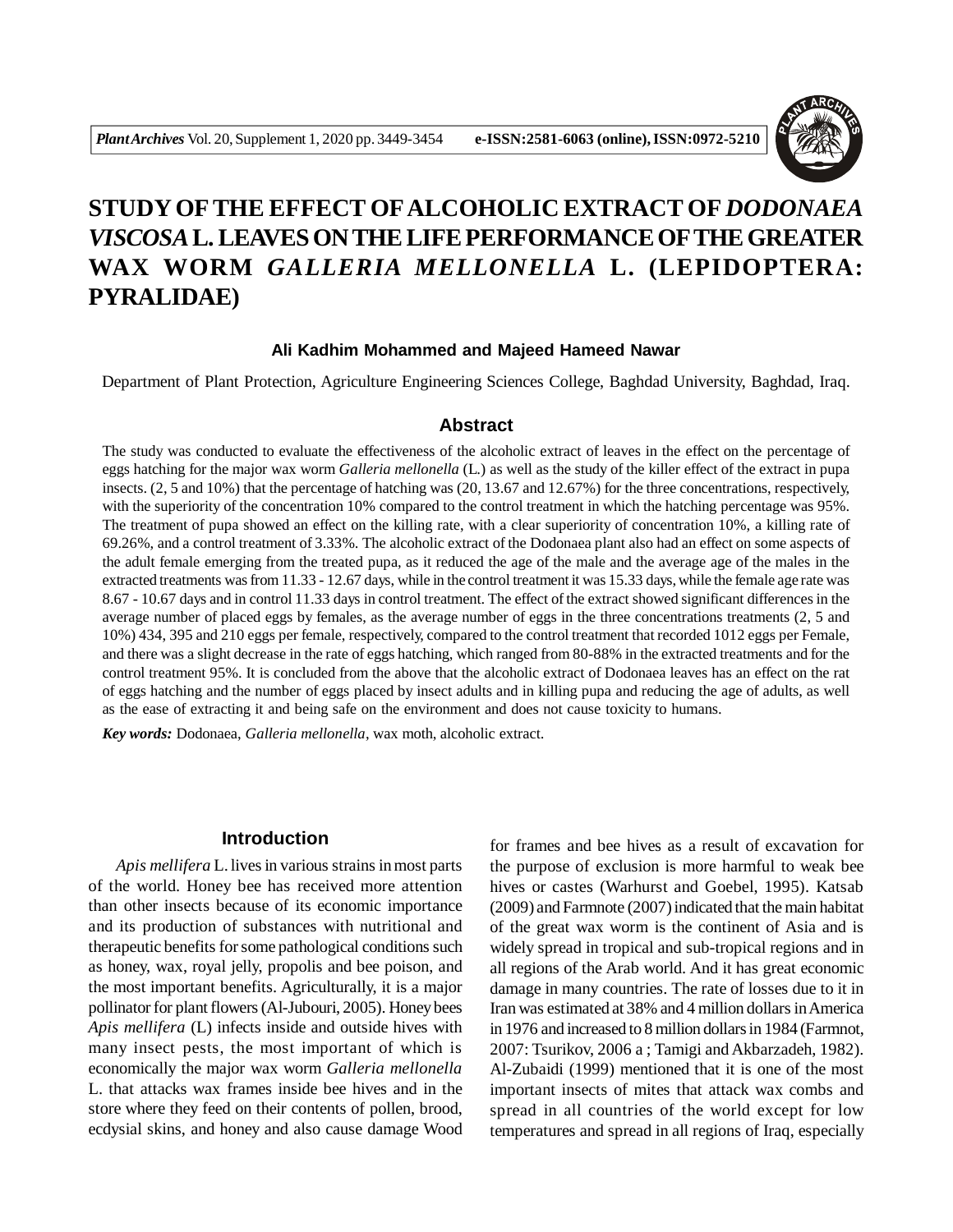northern because of the spread of beekeeping there and the use of old local bee hives that are suitable hideouts for laying eggs and the development of larvae causing economic losses Great as a result of the primary methods used in beekeeping For the purpose of wax worm resistance, there are several methods used for bee hives and other stored wax frameworks, including conventional, biophysical and chemical methods such as vaporization using sulfur and formic acids (Calderone, 2000(. Because of the development of resistance of pests against pesticides due to their indiscriminate use, the use of plantbased substances has at present become important in pest control (Gonzalez Gomez *et al.,* 2006).And the use of plant extracts to resist the great wax worm and protect bee hives because they are less polluting to bees and humans, in addition to that plant material is cheap and effective for beekeepers, and it can also be used at the same time to resist other pests, including Varroa and mite (Ayman and Atef, 2007). Redwane and others (2002) mentioned that the use of plant materials as pesticides as a substitute for chemical pesticides reduces their harm to humans and other non-target organisms, as well as the effectiveness of plant pesticides against insect pests and their characteristic of rapid decomposition and does not cause pollution to the ecosystem and low toxicity to the customer and the most important feature of the lack of the characteristic Resistance to it by insects. Kayode (2006) used the hot and cold water extract of the *Gliricidia sepium* plant against the cowpea beetle *C. maculatus* where the hot water extract had the greatest effect against the insect.

Al-Jurani and others (1998) studied the effect of various botanical powders in control the major wax insect, including the eucalyptus powder, by evaporating wax combs using a blower, as it gave complete protection to the wax frames from infection for seven months. Sabr *et al.,* (2003) found that the treatment of a 24-hour wax larvae ages with an alcohol extract of eucalyptus plant by 10% caused a significant increase in the duration of the larval phase which reached 32.30 days while it was 27.24 days in the control treatment. Al-Jurani and others (2004) also showed in a study that exposing wax eggs, larvae, and adult greater wax moth, to the smells of eucalyptus leaf oil had a clear effect on them. Where the Arab Organization for Agricultural Development (1988) stated that *Dodonaea viscosa* (L.) is characterized by the presence of citrullus, tannins, saponins and alkaloids in addition to cyclosides as secondary compounds. Dodonaea in its chemical composition contains biochemical compounds including phenols, resins, coumarin, oils, sterols and undiagnosed alcohols (Sachdev and Kulshreshtha, 1986; Van *et al.,* 2000; Abdalmogib *et al.,* 2001.(

Al-Ardi and Taha (2009) conducted a study of the effect of extracting cold, boiled and alcoholic water of Dodonaea leaves on an insect of green peach aphid *Myzus persicae*. Insect decomposition of toxic compounds of cold and boiled water extractors, as well as the toxicity of alkaloid compounds in Dodonaea leaves. And to not use the Dodonaea plant as a pesticide to control the major wax worm and to reduce the use of chemicals in controlling the insect, this research was conducted to study the effectiveness of the alcoholic extract of the Dodonaea leaf in affecting the greater wax moth.

# **Materials and Methods**

### **Collection and drying of Dodonaea leaves**

Modern leaves were collected from Dodonaea trees planted from Baghdad Governorate - Dora from public parks during the flowering period starting from March 2019, after collection the leaves are cleaned from soil and brushed on newspapers at the laboratory temperature with ventilation and continuous stirring to prevent the occurrence of rot until they dry Completed up to ten days. After drying, the dry leaves were ground with a mill (BUHLER SPA MILANO VIA. GOLDONI, 17), at a temperature of 30-40c° . The powder was not divided into nylon bags, each bag contained 300 g, the sample information was recorded and stored in the freezer until extracting.

### **Preparation of an alcoholic extract for Dodonaea**

Take the powder of the previously prepared Dodonaea leaves and put 300 g in a 2 liter glass jar (flask), add ethyl alcohol (ETHANOL, abs. 96% en C<sub>2</sub>H<sub>5</sub>OH, Belgian) which is a high polarity solvent added so that it covers the powder in the range of 2-3 In which a 1 liter ethyl alcohol / 300 g powder was added, the beaker nozzle was covered with cotton well and left for three days with constant stirring and for certain periods of mixing the powder with alcohol until extracting and melting the powder with alcohol. After three days, the dried leaves of Dodonaea leaves with ethyl alcohol are taken and filtered in Buchner's funnel. To obtain a pure leachate of impurities, it was then filtered in a glass funnel by placing a damp cloth in its mouth. Put a cotton under it. The filtrate was taken after the filter and represented the active substance of the powder with alcohol concentrated or dried to get rid of Solvent (ethyl alcohol) using a rotary evaporator (ROTARY WITH VACCUME EVAPORATOR) with a suction pump (cold air) with cold water to accelerate extraction and increase condensation (Harborne, 1973) To obtain the raw extract,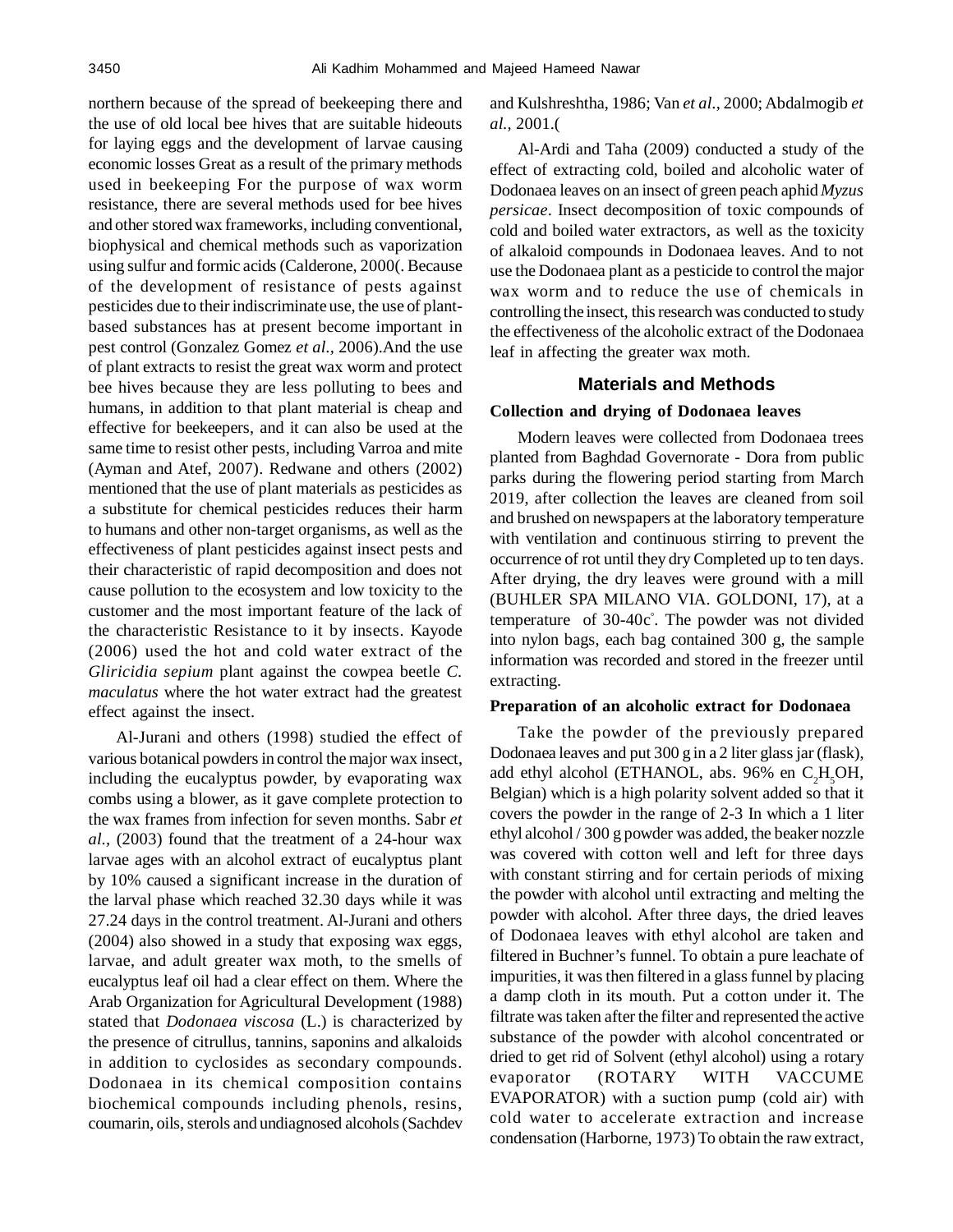where the flask of the evaporator containing the leachate is placed in a water bath at a temperature of  $(40 - 60 \text{ c}^{\degree})$ ) after approximately 3 hours we obtain an extract with a viscous leaching, placed in sealed glass cans with the weight of the extract obtained. An average of 40.75 g / 300 g powder as all the plant specimen information was recorded on it and placed in the freezer until concentrations are prepared and used in the experiment treatment.

#### **Preparation of plant extract concentrations**

Concentrations 2, 5 and 10% were chosen to prepare them from the alcoholic extract. Each weight of the extract was dissolved for the three weights in ethyl alcohol, and complete the volume to 100 ml of alcohol to obtain the above concentration

### **Insect breeding**

To provide the phases of the insect on a continuous basis, a wooden breeding box was made with dimensions  $(30 \times 30 \times 30 \text{ cm})$ , the base of which is wood, the three sides of the metal wire, and the facade of the millimeter cloth, in which wax frames were severely infected with the major wax worm brought from different apiaries in Baghdad and placed in the laboratory For adults and other phases (Al-Jurani, 1991)

# **Study the effect of ethyl alcohol extract for Dodonaea leaves on eggs percentage hatching for greater wax worm**

Female and male puberty were isolated no later than 24 hours from the insect farm prepared at the beginning of the work by 3 males and 3 females in plastic boxes 15 cm high and 9 cm in diameter sterilized with alcohol at a concentration of 99%, provided cans with cotton saturated with a sugar solution with a concentration of 10% in a glass tube placed In the box and replace every 2-3 days when they dry and prevent contamination with fungi, with a 5 x 5 cm black paper folded in the form of folds and a dull cloth at the base to put the female on it eggs so it is easy to collect and count and see the eggs easily, The cans were sealed with a boring cloth with a rubber band and put the cans in an incubator type (Nahita-639/150) at a temperature of  $30 \pm 1$  m and a relative humidity of  $70 \pm 5\%$  and completely dark. After mating and laying eggs, they are collected at the age of one day by cutting the paper or the fabric of the millet placed on the eggs and distributed on the repeaters for each treatment in appropriate numbers to calculate the rate of hatching, where the eggs were treated with the three concentrations of the alcoholic extract (2, 5 and 10%) with the control treatment using ethyl alcohol only, so it is 4 treatments and each treatment has 3 replicates. Putting eggs in Petri dishes (1.5X9 cm) with filter papers

(Whatmon No. 1 The eggs were treated directly using (Micro applicator), ¼ ml for each of the three concentrations and the alcohol was left to dry and then the treated eggs were placed in sterile plastic boxes 6 cm high and 14 cm in diameter and equipped with pieces of sterilized wax by cooling, put the cans in the incubator on the same previous conditions where Monitor them within 7-10 days to calculate the percentage of hatching eggs per repetitive equals (number of eggs hatched / total number of eggs X 100) and then hatch rate is extracted for each treatment.

# **Study of the effect of ethyl alcohol extract of Dodonaea leaves on the death of pupa of the greater wax worm and the life performance of adults produced from pupa treated with the extract**

Larvae were isolated in the last phase before pupation and placed in sterile boxes 6 cm in high and 14 cm in diameter to obtain pupa at the age of one day, 10 pupa were taken for each repeater (4 females and 6 males). The pupa were placed in a 1.5X 9 cm Petri dish at their base (Whatmon No. 1) filter paper. The pupa were treated with alcohol extract concentrations (2, 5, 10%) and with three replicates per concentration (treatment). The control treatment was sprayed with ethyl alcohol only, the treatments were sprayed. With a hand sprinkler of 10 ml, 15 cm away vertically, at a solution of 3 ml of each concentration, the treatments were allowed to dry and evaporate the alcohol, and then placed in sterile plastic boxes 9 cm in diameter and 16 cm in height, covered with mull cloth and attached with a rubber band, and placed in the incubator under the same conditions until The emergence of adults and the calculation of dead pupa and their impact on adults,

#### **Statistical design and analysis**

The experiments were designed according to the design of complete randomized design (CRD). The results were statistically analyzed according to the method of ANOVA Analysis Of Variance. The mean differences between the averages were compared with the Least Significant Difference\_ LSD at 0.05 (Sahuki and Wahib, 1990),

## **Results and Discussion**

### **Effect of ethyl alcohol extract of Dodonaea leaves on egg hatching percentage of the greater wax worm**

It is clear from table 1 that the concentrations of alcoholic extracts of Dodonaea leaves have an effective effect in inhibiting egg hatching ratios, as the effect of the extract clearly on egg hatching ratios which were 20, 13.67 and 12.67% for concentrations of 2, 5 and 10%,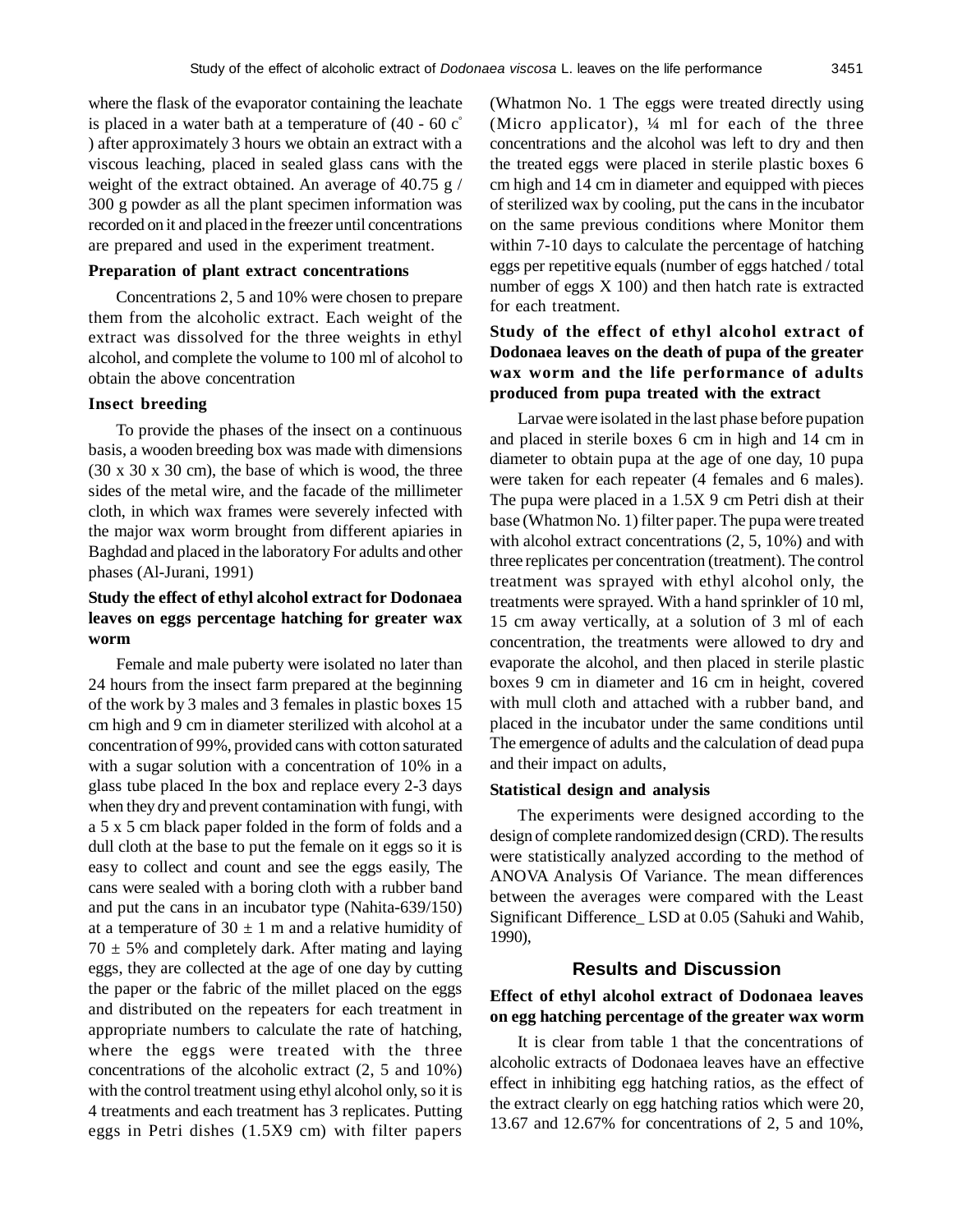respectively. There were no significant differences between the concentrations while there was a clear significant difference between the concentrations treatments of the extract with the control treatment and with a ratios of hatching of 95%, and this was confirmed by the statistical analysis. Sabr *et al*., (2004) confirmed that the alcoholic extract of Eucalyptus leaves and fruits in concentrations 1, 5 and 10% reduced the percentage of hatching in eggs of worm insects treated superficially with the concentrations of the extract at one day of age as it reached 8.7% either in control treatment was 91.66%.

Al-Hamdani (2016) confirmed in a study conducted to evaluate the effect of different concentrations of alcoholic extract (3, 5, 7%) for the *Adhatoda vasica* Nees plant to control the major wax moth insect, *Galleria mellonella*, in laboratory conditions that showed that the extract had an effect in inhibiting the hatching of the insect's eggs, where the average Inhibition rate (60.256, 79.059, 93.331%) for concentrations at respectively and 5.55 in the control treatment.Al-Omairi (2013) confirmed that the use of volatile oil for caraway plant *Carum carvi* in concentrations (1, 1.5 and 2%) had a significant impact on the hatching percentage of the wax worm eggs, where the hatching rate (83, 17.3 and 13.7%) for the above concentrations, respectively, while The percentage of hatching in the control treatment was 99.7%. Between Subashini *et al.*, (2004), the hexane extract of *D. viscosa* reduced fertility and hatch ability in *H. armigera* eggs, caused an increase in the mortality rates of the larvae, and reduced pupal period in the insect. The study agrees with the results of (Al-Qazzaz, 2010) that the ethyl alcohol extract of the leaves of the *Dodonae viscosia* (L.) in controlling the growth and survival of the cowpea beetle *C. maculatus* (Fab.), and indicated that the percentage of hatching due to the insulating layer formed by the extracts on the outer shell of the eggs and prevented the exchange of air between The fetus and the outer circumference. Malaruannan *et al.*, (2004) studied extracts of several plants, including *Dodonaea angustifolia*, against *Helicoverpa armigera* (Hubner). They found that the chloroflum extract of Dodonaea caused no eggs hatching at the age of 24 hours, and hexane and acetone extracts caused the no eggs hatching to age 72 hours.

#### **Effect of ethyl alcohol extract of Dodonaea leaves**

**Table 1:** Effectiveness of alcoholic extract of Dodonaea leaves in influencing the eggs percentage hatching of the greater wax worm.

| Treatments                | Alcoholic extracts concentrations% |    |       |       |                 |
|---------------------------|------------------------------------|----|-------|-------|-----------------|
|                           | <b>Control</b>                     |    |       | 10    | <b>LSD 0.05</b> |
| Egg percentage Hatching % | 95                                 | 20 | 13.67 | 12.67 | $8.66**$        |

Repeat Concentrations of alcoholic% LSD 0.05%.

# **on the death of pupa of the major wax worm and the life performance of adults resulting from viruses treated with the extract**

(Table 2) shows that the alcoholic extract of Dodonaea leaves has a clear effect on the death events of the pupal when treated with concentrations (2, 5 and 10%), and the killing ratios are 37.78, 65.56, and 69.26%, respectively. As for the killing rate in the control treatment, it was 3.33%. With the occurrence of abnormalities in the emerging adults from the treatment of the two concentrations 5 and 10% and the incomplete growth of the adult within the treated pupa, a small size was observed in some of the emerging males of the pupal, and showed statistical analysis, the two concentrations were given more efficient in killing rates with a high significant difference with a control treatment. There were also slight differences that were not significant in the age of the pupal between the treatments, which amounted to 11.1 - 12.83 days, with a significant difference with the control treatment, which reached 9.83 days. It had an effect on reducing the age of the males and reached (12.67, 11.33, 12.33 days) for the three concentrations, respectively and 15.33 in the control treatment. As for females, their average age was 8.67-10.67 days for treatment concentrations and 11.33 in the control treatment. There were no significant differences between the treatments concentrations and with the control treatment. The results showed a clear decrease in the number of eggs laid by females compared to the control treatment, where the number of eggs laid 434,, 395,210 eggs / female for the three concentrations, respectively and 1012 eggs / female in the control treatment with a clear significant difference between the extracts treatment and the control treatment.There were no significant differences in the egg incubation period, which ranged between 6-7 days. As for the eggs hatching rates, there was little effect in reducing the percentage of hatching, which amounted to 80.67 -88.67 for alcoholic concentrations and 95% in the control treatment. Al-Hamdani (2016) confirmed that the alcoholic extract of *Adhatoda vasica* Nees plant led to killing the pupa of the Great Wax Worm in all concentrations. With the occurrence of clear deformations in pupa in high concentrations (5 and 7%), there was a decrease in the emergence ratios of the pupa (53.33, 30, 33.33%) of the

above concentrations, respectively. Abbas

(2016) reported that the concentrations (1, 3 and 5%) of the alcohol extract of the leaves of ace and eucalyptus affected the age of the male cowpea beetle Fab. They have a clear effect in all concentrations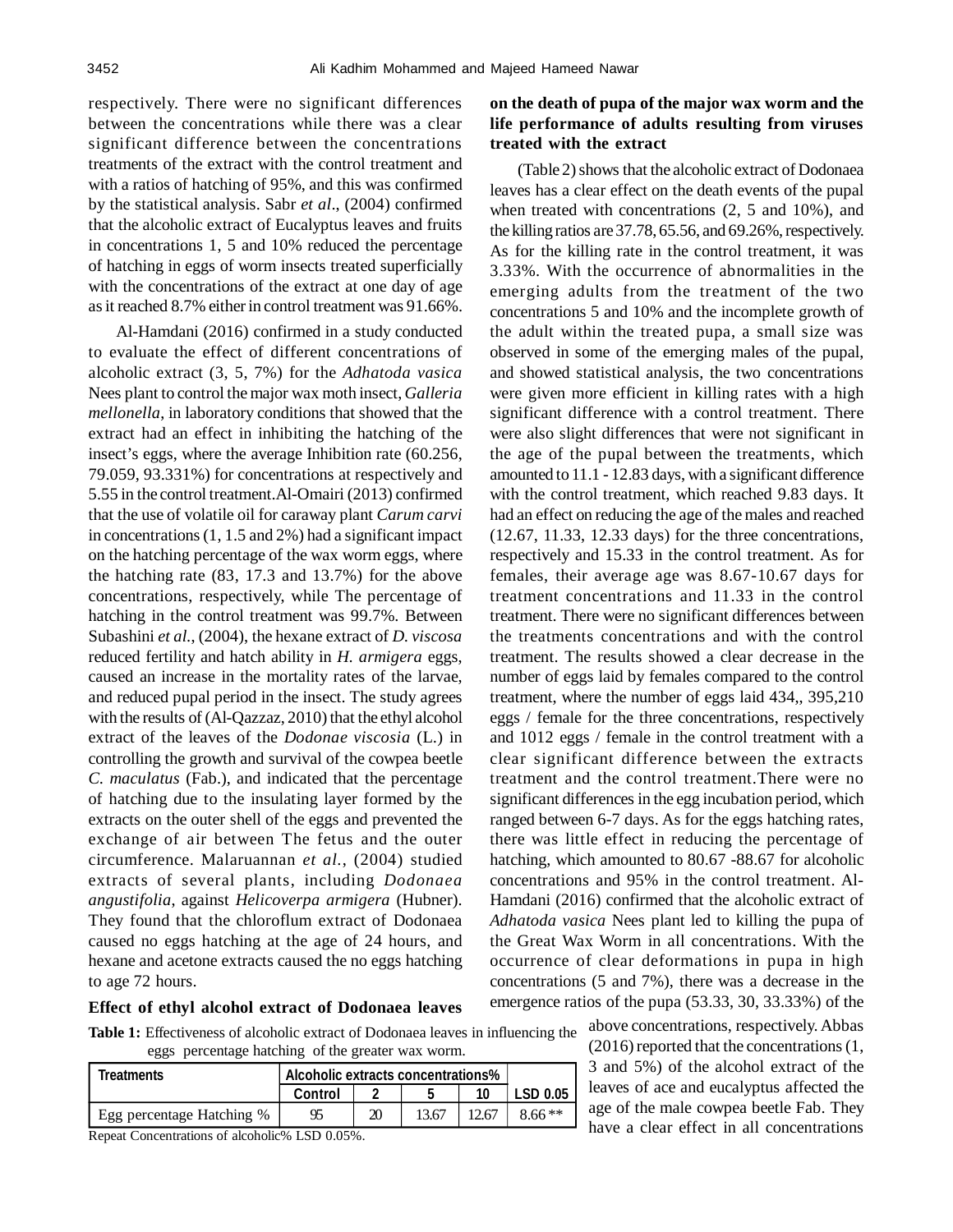| Life phenomena                    | Alcoholic extracts concentrations |       |       |       |                 |
|-----------------------------------|-----------------------------------|-------|-------|-------|-----------------|
|                                   | <b>Control</b>                    | 2     | 5     | 10    | <b>LSD 0.05</b> |
| Killing rate in the pupa phase    | 3.33                              | 37.78 | 65.56 | 69.26 | 14.99**         |
| Average age of the pupa phase     | 9.83                              | 11.10 | 12.83 | 11.80 | $2.087*$        |
| Male adult / day lifetime rate    | 15.33                             | 12.67 | 11.33 | 12.33 | N.S(5.099)      |
| Female adult lifetime / day       | 11.33                             | 10.67 | 8.67  | 8.67  | N.S(3.438)      |
| Average number of eggs / female   | 1012                              | 434   | 395   | 210   | 386.80**        |
| Average egg incubation time / day | 6.00                              | 7.00  | 7.00  | 7.00  | N.S(1.331)      |
| Eggs Hatching rate%               | 95.00                             | 88.67 | 88.33 | 80.67 | 8.93*           |

**Table 2:** Effectiveness of the alcoholic extract of Dodonaea leaves in affecting the wax maiden pupa and some life phenomena of the resulting generation of pupas.

treatments on reducing the age of the treated male, As for its effect on the ratios ages of the Southern Cowpea Beetle *C. maculatus* (Fab.) Treatment superficially. The results showed that the alcoholic extract of leaves of Ace and Eucalyptus had reduced the age of the female treated in all concentrations. The reason for the decrease in the adult average ages may be due to the alcohol extract of the leaves of Eucalyptus and leaves containing compounds and toxic substances that have a deadly effect of the insect through contact and that these materials have the ability to penetrate into the insect's body through the elastic areas or from the spiracles or through the insect's cuticle. Which affected the nervous system and led to paralysis and death of the insect. Al-Omairi (2013) confirmed that the pilot oil of rosemary plant *Rosmarinus officinalis* was highly effective in preventing female greater wax moth, from laying eggs at a concentration of 2% at a 100% expulsion rate when treating wax with a concentration above, while the concentration (1 and 1.5%) was the number of eggs placed 16.66 and 11.33 eggs / females, respectively, and the number of eggs was zero for the same concentrations of volatile oils for caraway *Carum carvi* and cumin *Cuminum cyminum* plants.This is due to the effect of oils on the insect reproductive system directly, while the incubation period for eggs in the treatment of caraway plant reached (9.33, 9.67, 10 days) for treatments concentrations, respectively and 7 days for the control treatment. Subashini *et al.*, (2004) explain that the hexane extract of *D. viscosa* reduced fertility and hatchability in the eggs of *H. armigera* and reduced pupality in the insect. Al-Ardi and Taha (2009) found that the extract of raw alkaline compounds for Dodonaea leaves in concentrations (0, 2.5, 5, 10, 20 mg / ml) had an effect on increasing the period of growth of the immature stages of the nymph stages and reducing female productivity, where the growth periods were ( 5.6, 6.2, 7, 0 and 0 days) and productivity (65, 25, 17.3, 0 and 0 nymphs / females) for the same concentrations, respectively. Al-Qazzaz (2010) found that the rate of eggs

excreted from adults of the cowpea beetle *C. maculatus* (Fab.), that treated with Dodonaea leaf extract at a concentration of 15% and for ages 24 and 96 hours decreased for both ages respectively and the lowest rate for adult emergence. Abdel Karim (2012) explained that the direct treatment of adults with 24-hour-old miniature pills with phenolic extract of *Eucalyptus camaldulensis* Dehnh. With a concentration of 7% led to reducing the number of eggs laid to 25.8 eggs while 319 eggs in the control treatment, as well as the reason of the terpenes extract at the same concentration decreased In the percentage of eggs hatch.

#### **References**

- Al-Jourani, R.S. (1991). Effect of *Myrtus communis* (L.) myrtle extracts on the Khabra and Greater Wax worm insects. PhD thesis. College of Agriculture - University of Baghdad. 111 pages.
- Al-Jourani, R.S.A., J. Hamza and Dhuia, H. Ali. (1998). Effect of powders of different plant parts on honey bee frames Greater Wax worm, *Galleria mellonella* (L.). Technical Magazine. Technical Institutes Authority. Issue (63).
- Al-Jourani, R.S. and Sabr, S. Hussein and Abdul-Jabbar, Tamadar Marwan (2004). Effect of exposing some phases of the Greater Wax worm insect, *Galleria mellonella* L., smell of oil extract of Eucalyptus leaf leaves. *Eucalyptus camaldulensis* Dehnh. *Iraqi Journal of Agricultural Sciences*, **5(2):** 109-114.
- Al-Jubouri, I.M. and A.A. Razzaq (2005). Study assessing the patterns of wintering and artificial feeding on the activity of honey bee colonies. *Apis mellifera* L in central Iraq. Master Thesis. Baghdad University. The Republic of Iraq.
- Al-Hamdani, K.M. (2016). Effect of Alcoholic Extract of *Adhatoda vasica* Nees plant on the Greater Wax Moth *Galleria mellonella* L. (Lepidoptera: Pyralidae). Higher Diploma Message in Specialist Guidance - Plant Protection. College of Agriculture - University of Baghdad. 53 pages.
- Al-Zubaidi, M.M. (1999). Honeybee diseases and pests, Mosul University Press. Ministry of Higher Education and Scientific Research / University of Baghdad: 168 pages.